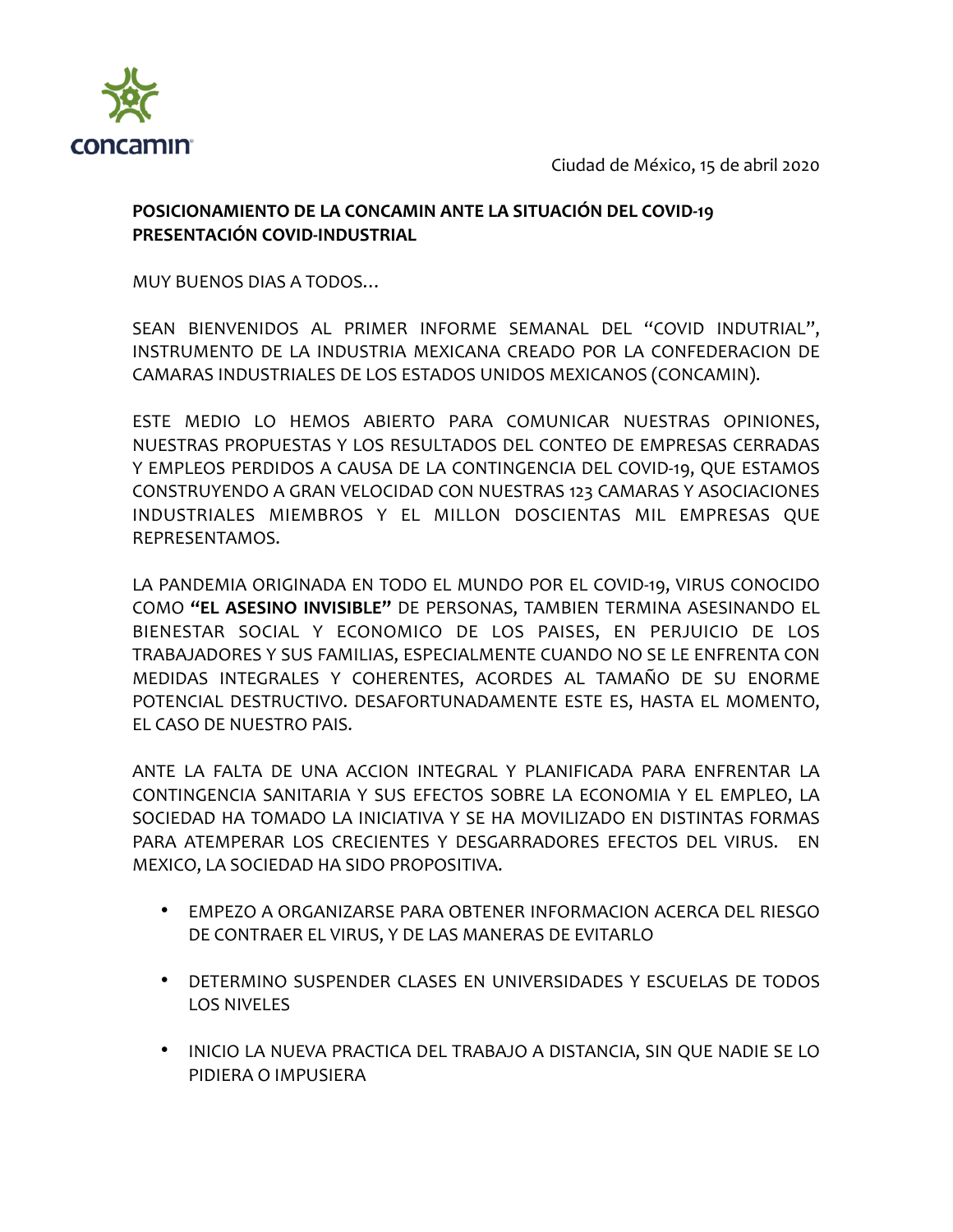

- EMPEZO A VACIAR LAS GRANDES CONCENTRACIONES URBANAS, POR CONSIDERARLAS FOCOS DE MAYOR RIESGO DE INFECCION
- REALIZA COLECTAS DE FONDOS PARA ADQUIRIR Y DONAR A LOS CENTROS DE ATENCION MEDICA U HOSPITALARIA BIENES ESENCIALES COMO GUANTES, MASCARILLAS, ROPA, JABONES, CLOROS O GEL ANTIBACTERIAL
- PERO TAMBIEN, ES LA SOCIEDAD LA QUE, EN ACTOS HASTA AHORA AISLADOS DE DESESPERACION, BLOQUEA ACCESOS A PUEBLOS Y CIUDADES Y DISCRIMINA A VICTIMAS DEL VIRUS, INCLUSIVE A QUIENES DAN SU VIDA POR LOS ENFERMOS PORQUE LABORAN EN LOS CENTROS DE ATENCION MEDICA
- POR OTRA PARTE, HEMOS VISTO CÓMO VARIOS GOBERNADORES HAN AMENAZADO CON ABANDONAR EL PACTO FISCAL BASE DE NUESTRO FEDERALISMO, PONIENDO EN RIESGO LA UNIDAD NACIONAL

ES MUY ALENTADOR VER LA FORMA EN LA QUE LA SOCIEDAD TOMA EN SUS MANOS SU PROPIA SEGURIDAD Y LA DE SUS FAMILIAS, PERO DEFINITIVAMENTE NO ES EL ESCENARIO DEBIDO.

EL ESCENARIO DEBIDO ES AQUEL EN EL QUE, UNIDOS, EL GOBIERNO, LAS INSTITUCIONES, LOS EMPRESARIOS, LOS TRABAJADORES, LOS ACADÉMICOS Y LA CLASE POLITICA E INTELECTUAL ACUERDAN EL QUÉ, EL CÓMO, EL QUIÉN, EL CUÁNDO Y EL PARA QUÉ SE ADOPTA UN PROGRAMA INTEGRAL DE MEDIDAS QUE CONTRARRESTEN Y VENZAN AL VIRUS QUE AMENAZA VIDAS Y FUENTES DE EMPLEO.

PERO EN MÉXICO NO ES ASÍ.

EN MÉXICO SE SIGUIÓ EL CAMINO DE RESERVAR PARA EL GOBIERNO Y SUS PROGRAMAS SOCIALES LOS RECURSOS ECONOMICOS PREVISTOS EN EL PRESUPUESTO DE GASTOS PÚBLICOS, SIN VARIACIÓN.

PERO HAY QUE DECIR QUE CUANDO SE TOMARON ESAS DECISIONES DE GASTO, NI SIQUIERA SE VISLUMBRABA QUE ESTA PANDEMIA PUDIESE OCURRIR.

EN CUALQUIER LUGAR DEL MUNDO, EL GASTO PUBLICO ES PARA ATENDER LAS NECESIDADES DE LA POBLACIÓN, LO QUE SEA NECESARIO PARA MEJORAR LAS OPORTUNIDADES DE PROGRESO DE TODOS, SIN DISTINCIÓN.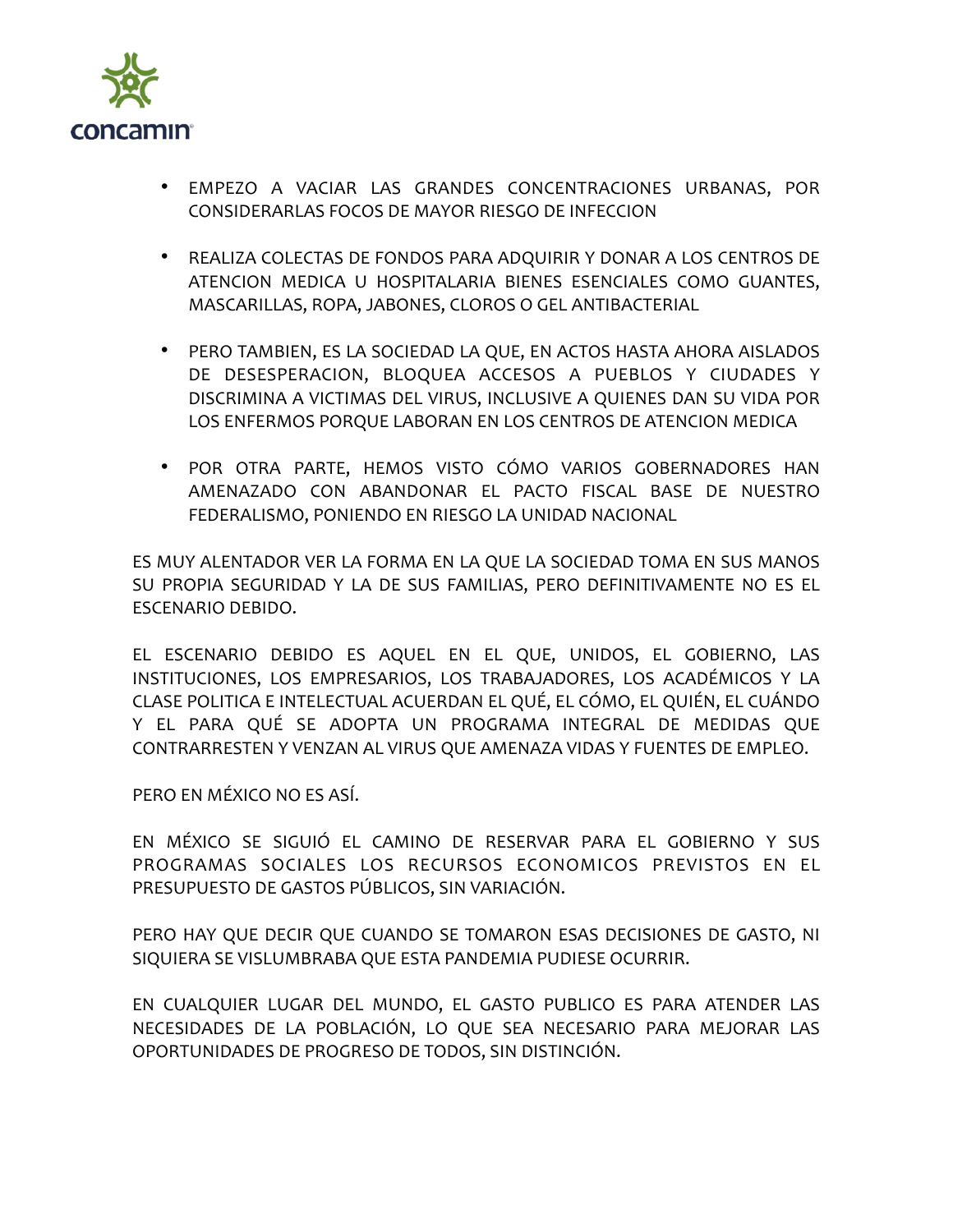

POR SUPUESTO QUE EN TODA SOCIEDAD DEMOCRATICA HAY PRIORIDADES DE ATENCION, Y QUE EN UNA SOCIEDAD COMO LA NUESTRA DEBA PRIORIZARSE LA SUPERACION DE DESIGUALDAD Y POBREZA.

PERO ESO NO QUIERE DECIR QUE SE EXCLUYA AL RESTO DE LA POBLACION, Y A LA PROPIA QUE SE ATIENDE CON PRIORIDAD, PORQUE DEMASIADO PRONTO TERMINAN PERDIENDO TODOS Y SE TERMINA EMPEQUEÑECIENDO AL PAIS COMO UN TODO CUANDO SE DESCUIDAN LA INFRAESTRUCTURA, LA EDUCACION, EL DESARROLLO TECNOLOGICO Y LA SALUD.

MÉXICO ES UN GRAN PAIS. UN PAIS CON UN GRAN PASADO. UN PAIS QUE DEBE ASPIRAR Y SABER CONSTRUIR UN MEJOR FUTURO, CON LA PARTICIPACION Y EL ESFUERZO DE TODOS Y PARA TODOS.

EN LA CONCAMIN, COMO REPRESENTANTE DE TODAS LAS EMPRESAS INDUSTRIALES DEL PAIS, EN AQUELLAS MILLON DOSCIENTAS MIL EMPRESAS DONDE TRABAJAN TODOS LOS DIAS TU PAPA, TU MAMA, TU HERMANO O HERMANA, TUS HIJOS, TUS TIOS O TUS VECINOS, CREEMOS QUE SOLAMENTE A TRAVES DE UN ESFUERZO CONJUNTO PODREMOS SALIR BIEN DE ESTE RETO QUE NOS AMENAZA A TODOS.

POR ESO ES QUE HEMOS SIDO INSISTENTES EN PLANTEAR PROPUESTAS RESPONSABLES, FACTIBLES, QUE RESULTARIAN EFICACES, MUCHAS DE ELLAS SIN COSTO O DE ESCASO COSTO FISCAL, Y LO SEGUIREMOS HACIENDO.

PENSAMOS QUE ES IMPORTANTE MANTENER EL DIALOGO ENTRE TODOS, SERENO, RESPONSABLE, RESPETABLE Y DE BUENA FE, PORQUE LO QUE PROPONEMOS NO PERSIGUE BENEFICIOS IMPROPIOS -COMO ALGUNOS QUISIERAN HACER VER- SINO PRESERVAR EL EMPLEO DE LOS NUEVE MILLONES DE MEXICANOS Y MEXICANAS QUE, MEDIANTE SU TRABAJO DIARIO EN ALGUNA DE LAS EMPRESAS INDUSTRIALES DE NUESTRO PAIS, QUE REPRESENTAMOS, OBTIENE LOS RECURSOS ECONOMICOS QUE LE SON NECESARIOS PARA OFRECER UNA EXISTENCIA DIGNA A SUS FAMILIAS Y LAS MEJORES OPORTUNIDADES DE PROGRESO INDIVIDUAL Y SOCIAL.

LA RELACION DEL COVID-19 Y SUS EFECTOS NOCIVOS EN LA ECONOMIA CORREN DE LA MANO. SI NO SE RESUELVE UNO, TAMPOCO SE EVITARAN LOS DAÑOS ECONOMICOS.

A ESTAS ALTURAS, ES CLARO QUE ESTA CRISIS NO ES TAN PASAJERA COMO SE LE CREIA. ES CLARO QUE SE VA A EXTENDER, Y SUS EFECTOS ADVERSOS AÚN MÁS.